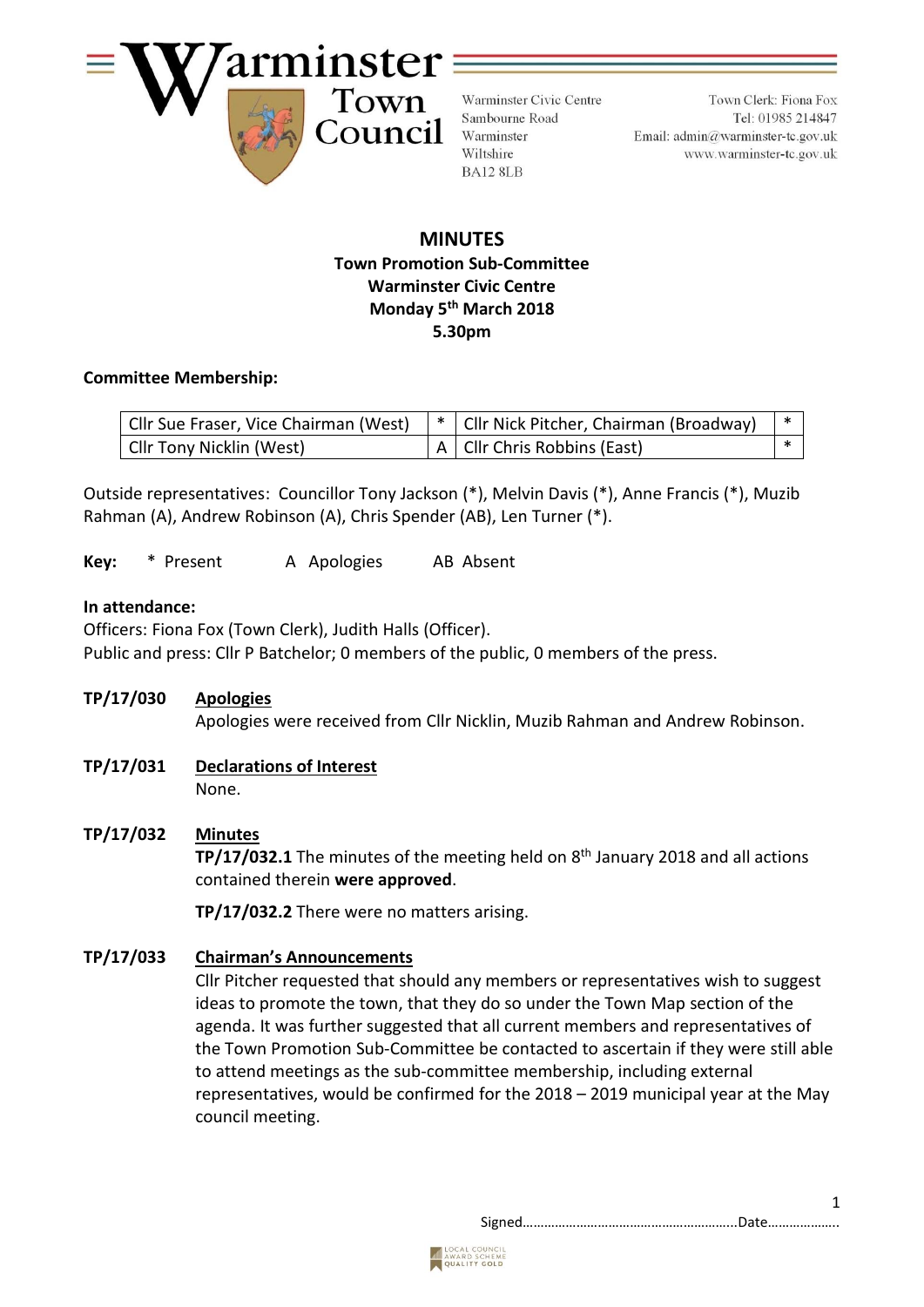## **TP/17/034 Public Participation**

None.

## **TP/17/035 Reports from Unitary Authority Members**

Cllr Jackson reported that he had attended a presentation by Visit Wiltshire. The group had been originally established with a £500,000 budget, this has now dropped to below £187,000. At the meeting, Cllr Jackson had recorded his disappointment that Warminster had not been promoted as a UFO town, but he did note that Visit Wiltshire had partnered with the 'Great West Way'. The sub-committee expressed the view that this partnership did not include Warminster or those towns/villages on the north/south route through the county, which was a missed opportunity. Cllr Jackson did ask whether the Town Council were members of Visit Wiltshire and whether use was made of the advertising opportunities.

The Town Clerk confirmed that Warminster Town Council was a partner member of Visit Wiltshire and did put events on the website. Of further note; Warminster Town Council were members of Wiltshire Council's Market Town's Forum which had close links with Visit Wiltshire, including pressing for the inclusion of towns and villages not included in the current 'Great West Way' partnership. Len Turner also confirmed that the hub advertised with Visit Wiltshire.

## **TP/17/036 Town Map**

TP/17/024.2 refers – A meeting with Cityscape had taken place to establish costings and to clarify whether the map could also be produced electronically. The sub-committee discussed the cost implications from Cityscape. It was felt that both options were too expensive and that alternatives needed to be sought and brought back to the next meeting.

It further agreed that there was a need for both a digital and hard copy map. Advertising the town and events could be through the lamp flags which were currently being investigated by the Town Council. Discussion took place about the possibility of a St George's day event for 2019 which could be advertised using the flags.

A map produced by Dentons was circulated for perusal and it was agreed that the quality and style would suit Warminster.

Len Turner reminded the committee that the Development Trust had £500 reserved towards the town map.

**Cllr Pitcher proposed approaching Dentons to ascertain how they produce their maps, including advertising options. Costs and methods of distribution to be brought to the next meeting. Seconded Councillor Robbins, voting unanimous in favour.**

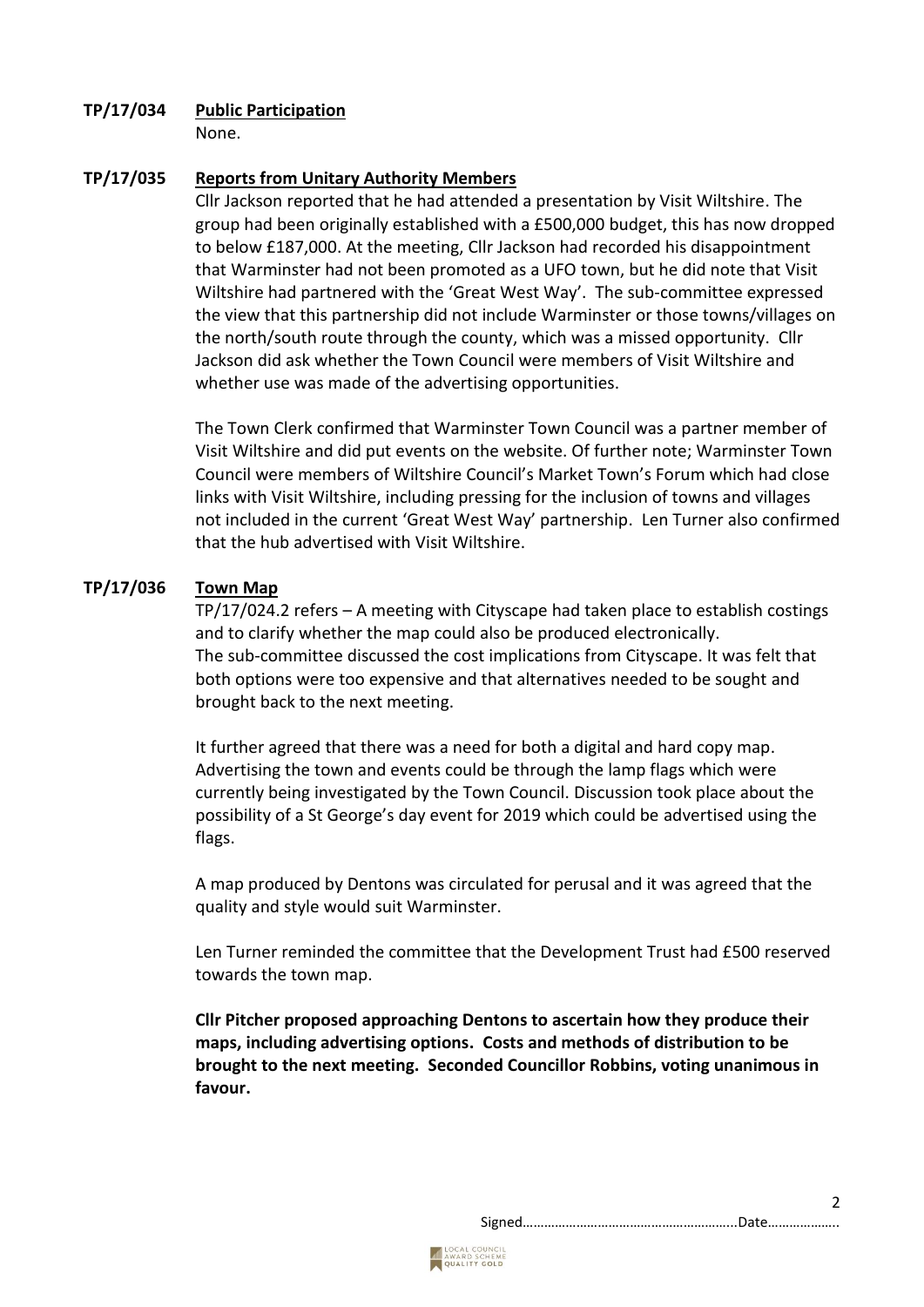## **TP/17/037 Warminster Mugs**

Anne Francis advised that she had been unable to ascertain if there was an exclusivity clause on the Warminster mugs. Generally, suppliers do not recommend that there are more than a couple of outlets supplying the same products. **Len Turner agreed to liaise with a mug printing company that the Community Hub had used previously for quotes and bring them back to the next meeting.**

#### **TP/17/038 Market Towns Forum, Visit Wiltshire and other sources**

The Town Clerk had spoken to Visit Wiltshire . A buddy relationship with Devizes has been arranged – Anne Francis to visit as secret shopper. The Clerk and Anne Francis to report back.

**This is still to be arranged and is ongoing**

#### **TP/17/039 Warminster Brand**

A logo has been designed for the Lake Pleasure Grounds, which was well received. **Noted**

Tony Jackson reported back on the placement of the brown heritage signs on the A36 and A362. He advised the committee that he clarified the current location of the town's brown heritage signs. Permission would need to be sought from either the Highways Agency or Wiltshire Council if re-locating the signs were to be considered; the entire process would be expensive, complicated and lengthy. A discussion did take place, of note; given the difficulties and costs involved, leave the signs in their current locations.

**Cllr Pitcher proposed that Cllr Jackson continue investigation into moving the signs and the cost implications. Seconded Councillor Fraser, voting in favour 2, against I, abstention Nil. Motion carried.**

#### **TP/17/040 Cleanliness of the Town**

Owing to a family bereavement the Town Clerk still had to action a meeting with Kingdown School and her town 'walk about' focusing on cleanliness. **The Clerk will action this points before the next meeting.**

#### **TP/17/041 Walking Map of the Town**

A walking map of the town had been produced by the walking group with the aid of an Area Board grant. The initial print run had been distributed free of charge. The map was now in need of an additional print run as stocks were low. Len Turner felt that there should be no financial contribution to the walking map of the town and any money available should be invested in the town map.

#### **Noted.**

## **TP/17/042 Projects**

**TP/17/016.3 Spring in the Park** The Town Clerk gave the sub-committee an overview of the forthcoming new event in the town park which will take place on Sunday  $6<sup>th</sup>$ May 2018.

Signed…………………………………………………...Date………………..